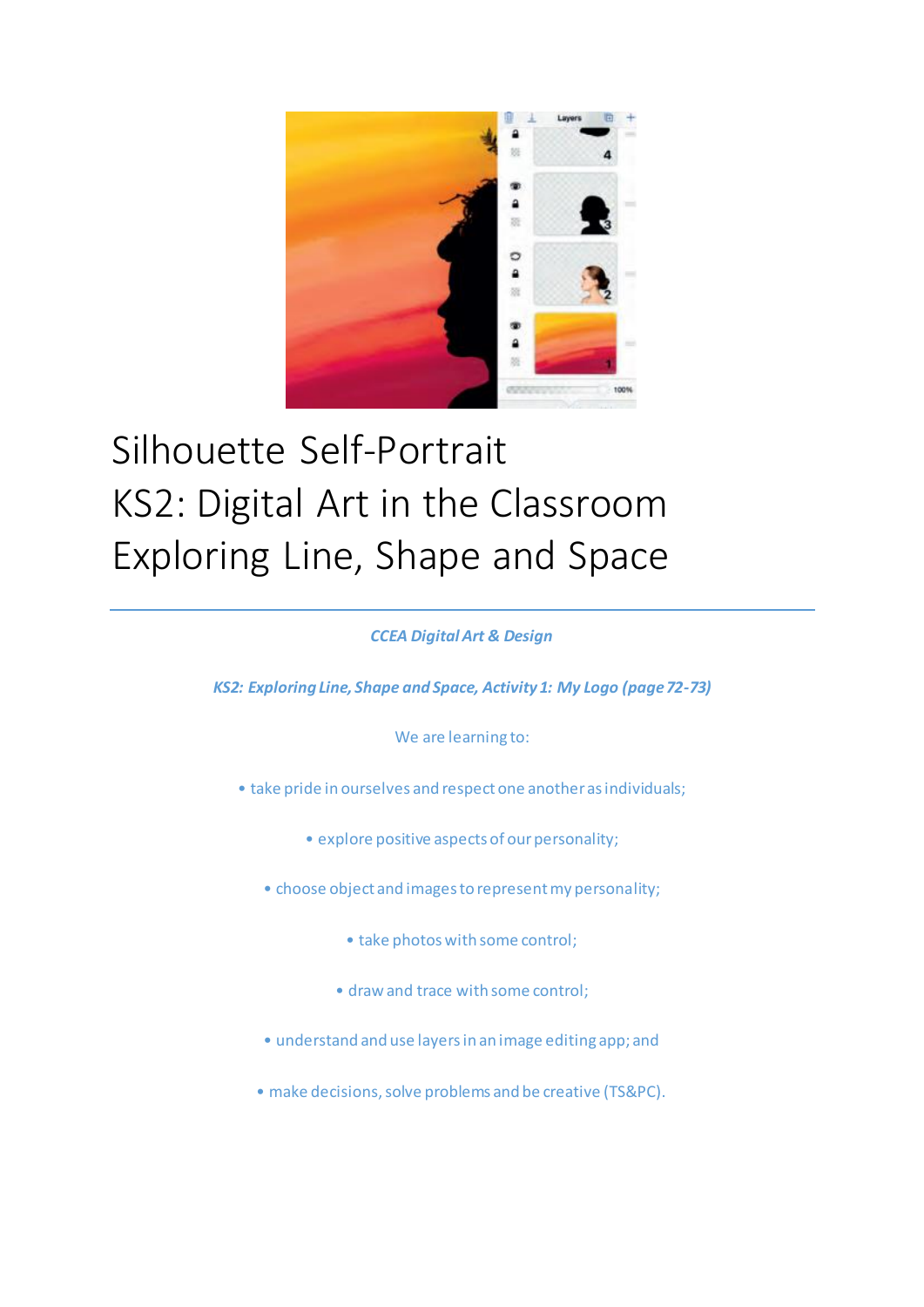

**PLAN AND EXPLORE** Encourage your pupils to explore their personalities and think about things that they like and represent them, for example their hobbies or a favourite food, book or season. Ask them to search online for images that represent them and save these to their camera roll. Alternatively, they could bring objects, images or photos in from home. Ask them to photograph, scan, save or add the images to their camera roll. Explain that they are going to create a self-portrait by tracing over a photograph of themselves to create a silhouette. Look at examples of Victorian silhouette portraits and discuss these with your pupils.

**DO** Ask your pupils to work in pairs, taking turns to photograph each other side-on (profile) against a plain background if possible. Encourage them to choose either a close-up or mid-shot, holding the camera steady and trying to keep it in focus.

If your pupils are unfamiliar with the concepts of layers and layer order, demonstrate their use in the app or software they will be using. Explain that layers:

- are like sheets of stacked acetate or see-through plastic;
- are transparent so that layers below are visible;

• stack on top of each other and are numbered from bottom to top, with the higher number being above the lower number;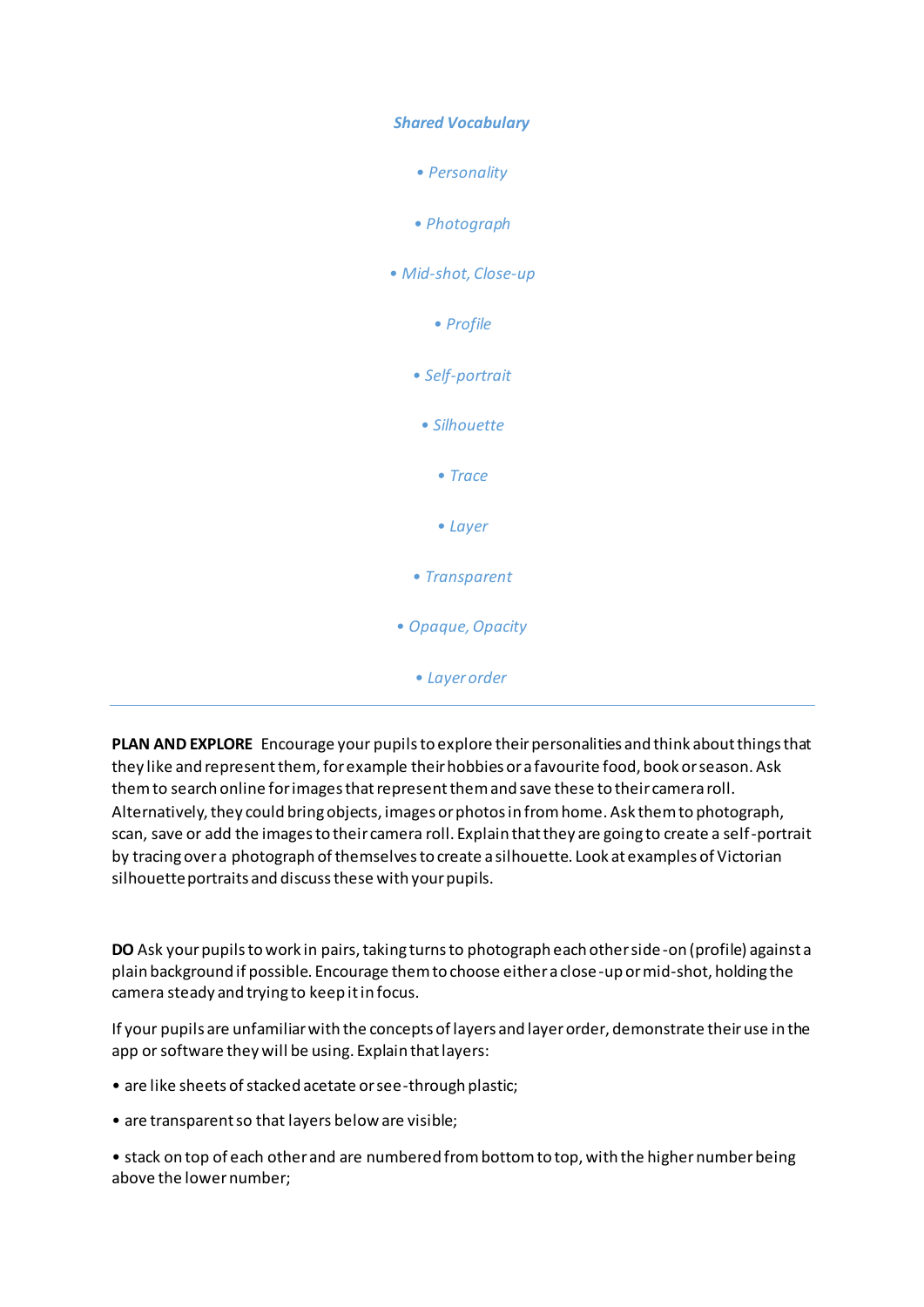- can move to position the content on the layer, like sliding a sheet of acetate in a stack;
- can change opacity to make the content partially transparent; and

• help you build up a picture (for example, with layers for background, midground and foreground) and make changes to each layer without altering the other layers (for example, rubbing parts out).

Once they are happy with their photos, ask them to use an app such as Brushes to import their photo. Encourage them to create a new layer above and trace their portraits in black using a hard brush on the new layer.

*TIP!* If using, Brushes they may need to create a new brush to do this.

Suggest lowering the opacity of the photo layer to help them. They can also use the hide layer option to hide the photo layer and see how their work is progressing. Remind them to make sure they have their silhouette layer selected before they continue drawing.

Once they are happy with their silhouette layer, ask them to delete the picture layer below. Depending on their experience and ability, ask them to:

• add a new image layer, choose a photo that represents their personality and move it below the silhouette layer;

• export their work;

• create a new layer and move it below the silhouette layer to create a background drawing that represents their personality and favourite colours;

• export their work;

• add different photo layers that they can resize, cut out (using the rubber tool), move and reorder to create their final portrait; and

• export their work.

**REVIEW** Encourage your pupils to think about the task and discuss what they enjoyed. Did they find anything difficult? What do they like about their photo? Would they do anything differently next time? Give them time to look at each other's work and give positive feedback along with some ideas for improvements.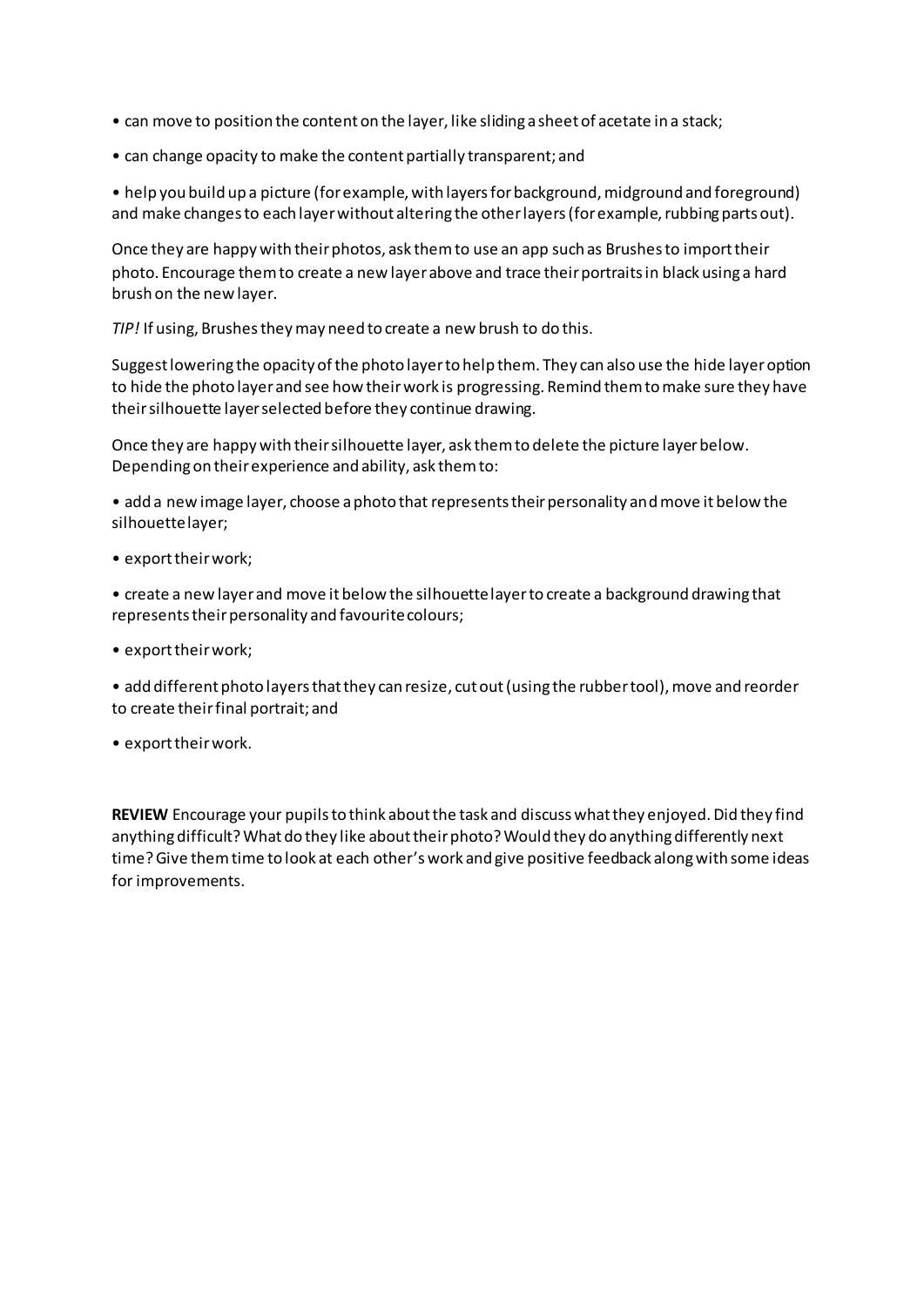## **Samples of work made using Brushes app** (Courtesy of Elmgrove Primary School)

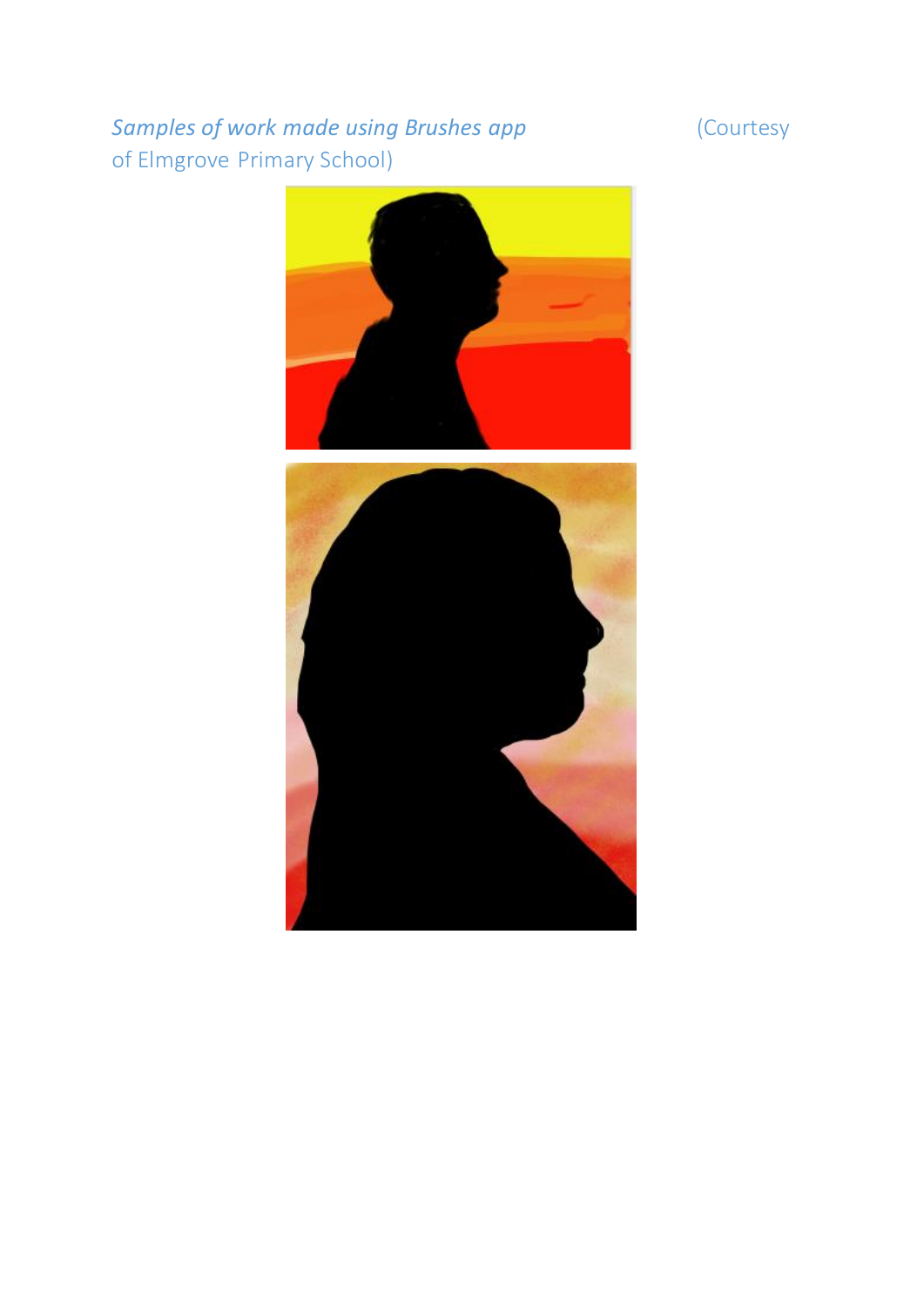